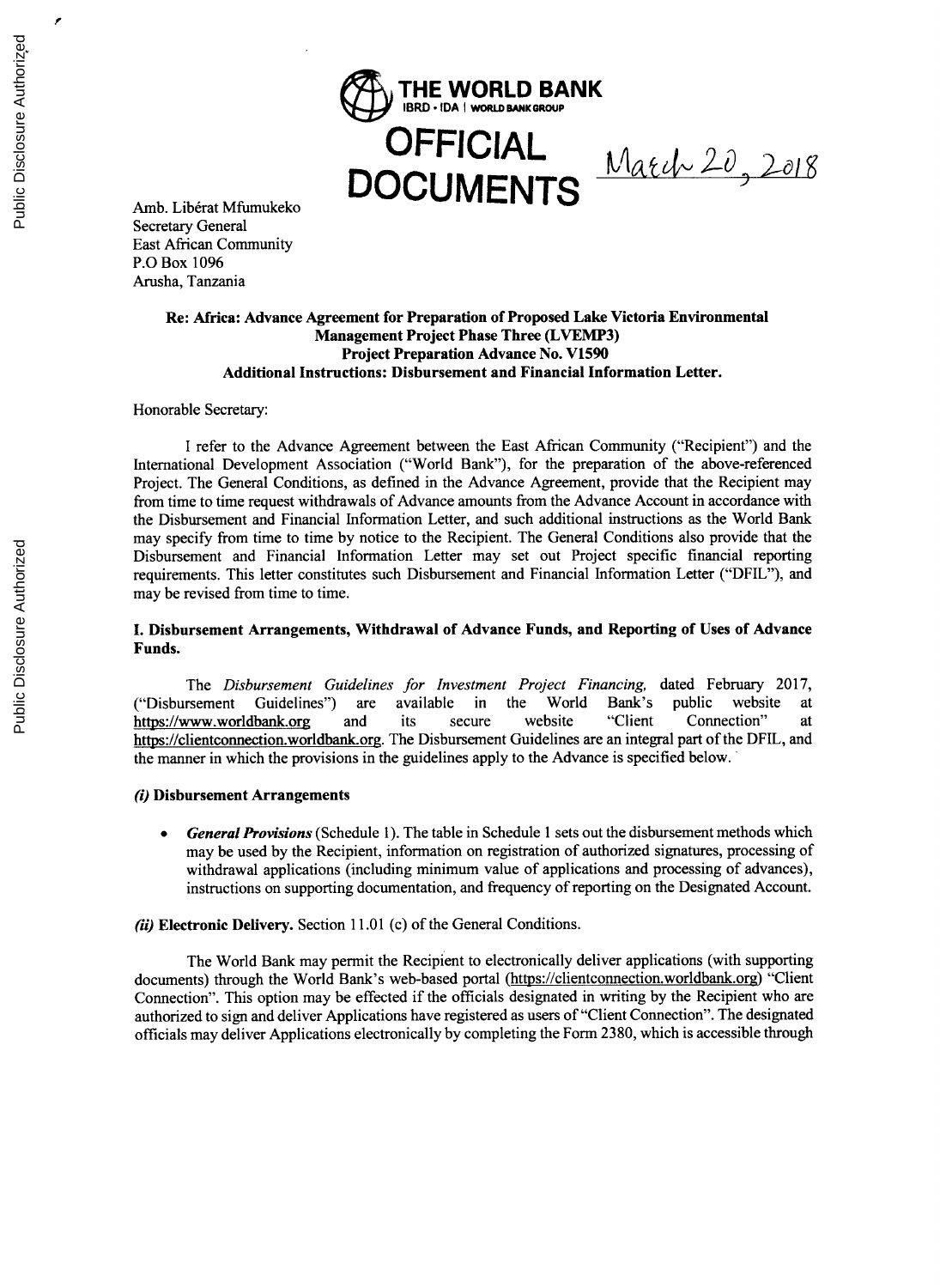

"Client Connection". By signing the Authorized Signatory Eetter, the Recipient confirms that it is authorizing such persons to accept Secure Identification Credentials (SHPC) and to deliver the Applications and supporting the option of preparing and delivering Applications in paper form. The World Bank reserves the right and may, in its sole discretion, temporarily or permanently disallow the electronic delivery of Applications by the Recipient. By designating officials to use SIDC and by choosing to deliver the Applications<br>electronically, the Recipient confirms through the authorized signatory letter its agreement to: (a) abide by<br>the Terms and Co website at https://worldbank.org and "Client Connection"; and (b) to cause such official to abide by those terms and conditions.

#### **II. Financial Reports and Audits.**

(i) Financial Reports. The Recipient must prepare and furnish to the World Bank not later than forty-five  $(45)$  days after the end of each calendar quarter, interim unaudited financial reports ("IFR") for the Project cov

*(ii) Audits.* Each audit of the Financial Statements must cover the period of one fiscal year of the Recipient, commencing with the fiscal year in which the first withdrawal was made. The audited Financial Statements for each such period must be furnished to the World Bank not later than six **6** months after the end of such period.

#### **III. Other Information.**

For additional information on disbursement arrangements, please refer to the Loan Handbook available on the World Bank's website (http://www.worldbank.org/) and "Client Connection". The World Bank recommends that you register as a user of "Client Connection". From this website you will be able to prepare and deliver Applications, monitor the near real-time status of the Advance, and retrieve related policy, financial, and procurement information. For more information about the website and registration arrangements, please contact the World Bank by email at clientconnection@worldbank.org.

**If** you have any queries in relation to the above, please contact Christiaan Nieuwoudt, Finance Officer at cnieuwoudt@worldbank.org, with copy to Juvenia Cohen, Finance Analyst at jcohen2@worldbank.org using the above reference.

Yours sincerel

Paul Noumba Um Coordinating Director for Regional Integration, Southern and Eastern Africa Africa Region

#### *Attachments*

- **1.** Statement of Expenditure **(SOE)**
- 2. Payments against contracts subject to the Bank's prior review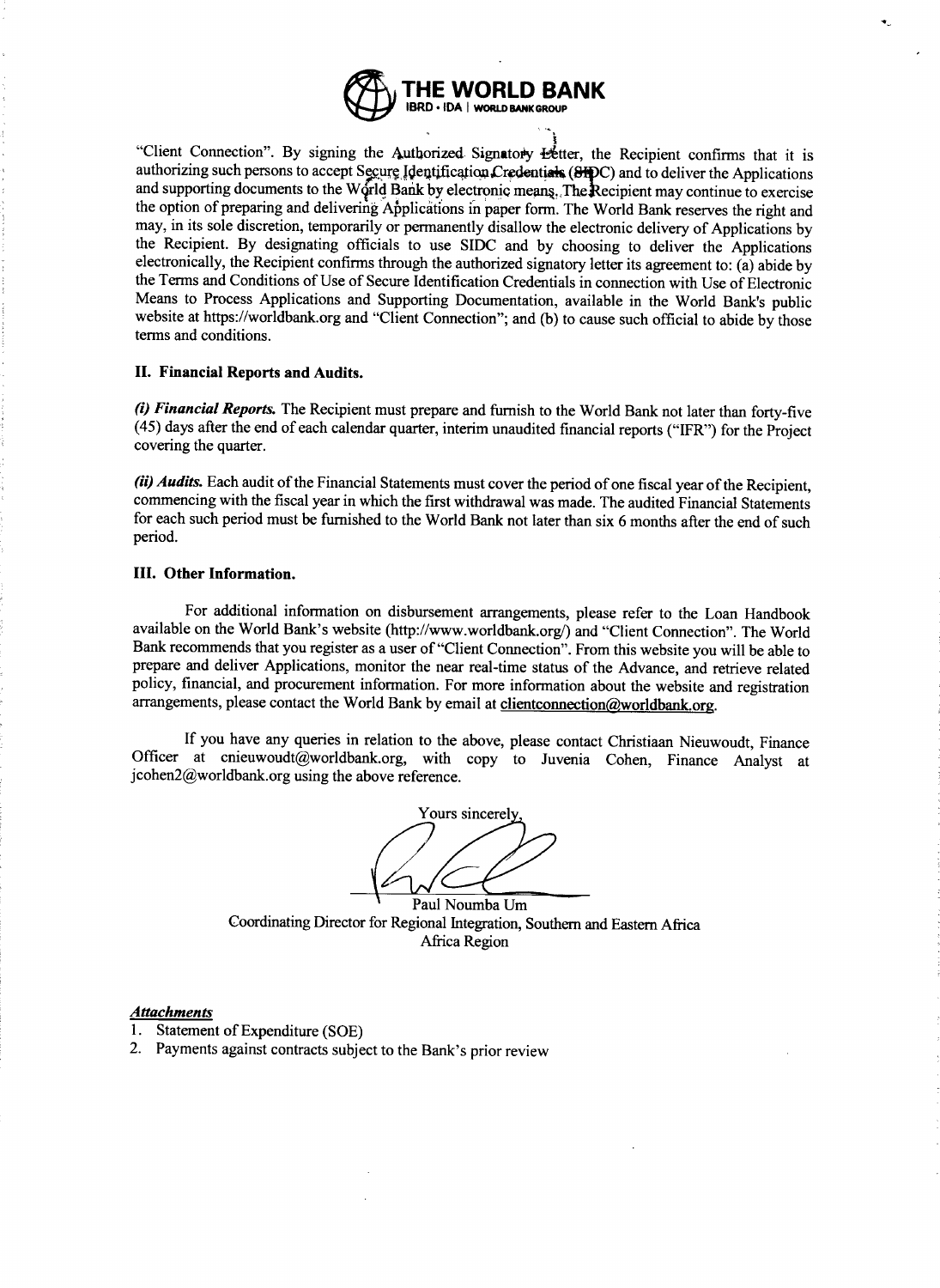

**3.** Designated Account Reconciliation Statement

 $\boldsymbol{r}$ 

 $\overline{a}$ 

With copies: Dr. Ali Matano Executive Secretary Lake Victoria Basin Commission (LVBC) Kisumu, Kenya

> Dr. Raymond Mngodo Regional Project Coordinator Lake Victoria Basin Commission (LVBC) Kisumu, Kenya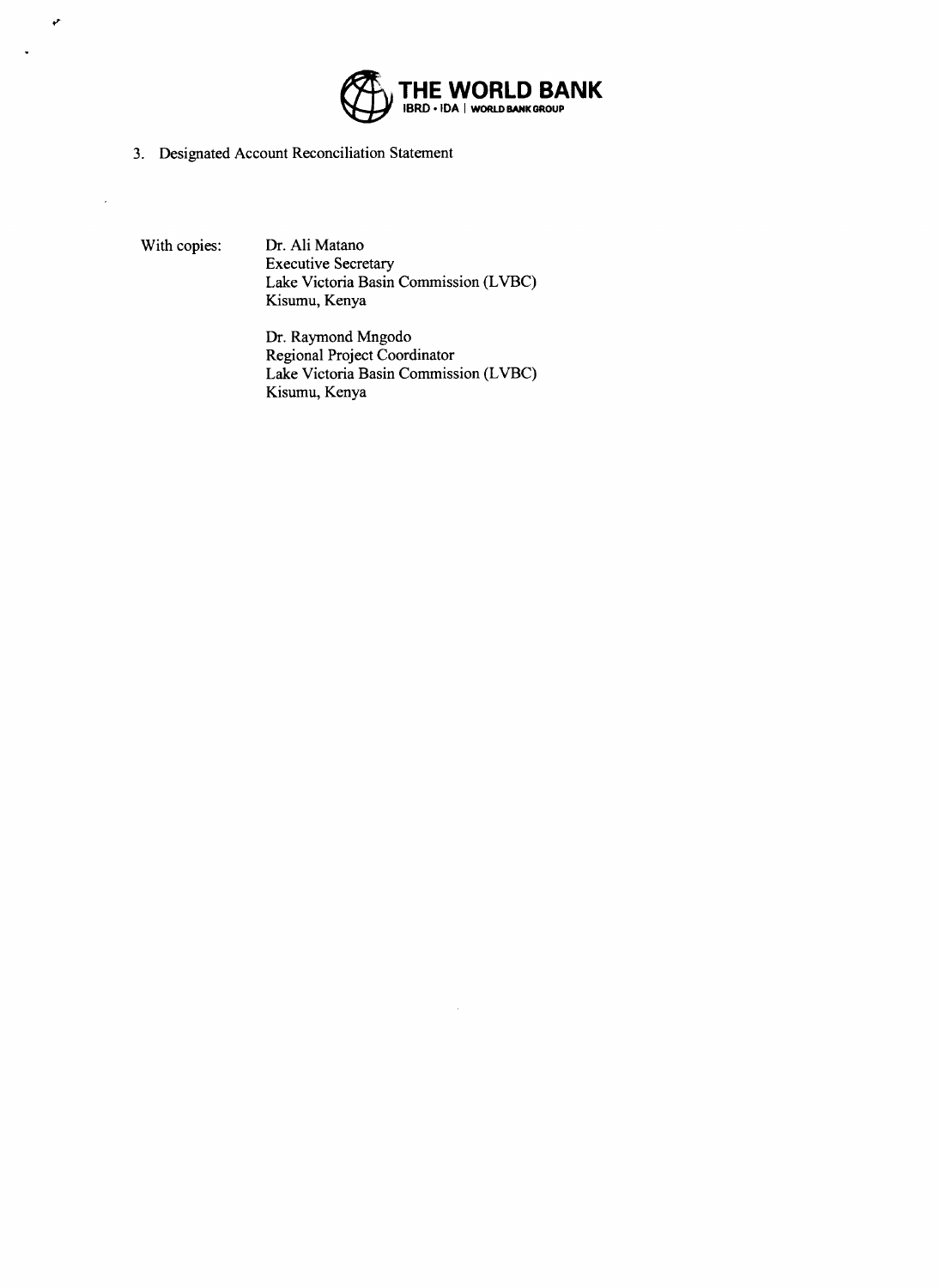|                                                                                                                                                                                                    |                                          |                                                                                                 | <b>Closing Date</b>                                                                           |                      |  |  |  |
|----------------------------------------------------------------------------------------------------------------------------------------------------------------------------------------------------|------------------------------------------|-------------------------------------------------------------------------------------------------|-----------------------------------------------------------------------------------------------|----------------------|--|--|--|
|                                                                                                                                                                                                    | Country                                  | <b>East African Community</b>                                                                   |                                                                                               | December 31, 2019    |  |  |  |
| <b>Credit</b>                                                                                                                                                                                      | Recipient                                | <b>East African Community</b>                                                                   |                                                                                               |                      |  |  |  |
| <b>Number</b>                                                                                                                                                                                      | Name of the Project                      |                                                                                                 | <b>Disbursement</b>                                                                           | Same as closing date |  |  |  |
|                                                                                                                                                                                                    |                                          |                                                                                                 | <b>Deadline Date</b>                                                                          |                      |  |  |  |
|                                                                                                                                                                                                    |                                          |                                                                                                 | Subsection 3.7 **                                                                             |                      |  |  |  |
| <b>Disbursement Methods</b>                                                                                                                                                                        | STRASS DATE TO THE STR<br><b>Methods</b> |                                                                                                 |                                                                                               |                      |  |  |  |
| Section $2$ (**)                                                                                                                                                                                   |                                          | <b>Supporting Documentation</b><br>Subsections 4.3 and 4.4 $(**)$                               |                                                                                               |                      |  |  |  |
| Direct Payment                                                                                                                                                                                     | Yes                                      | Copy of records                                                                                 |                                                                                               |                      |  |  |  |
| Reimbursement                                                                                                                                                                                      | Yes                                      | Statement of Expenditure (SOE)                                                                  |                                                                                               |                      |  |  |  |
| Designated Account                                                                                                                                                                                 | Yes                                      |                                                                                                 | Statement of Expenditure (SOE), Payments against contracts subject to the Bank's Prior Review |                      |  |  |  |
|                                                                                                                                                                                                    |                                          | and the Designated Account Reconciliation Statement in the formats provided in Attachments 1, 2 |                                                                                               |                      |  |  |  |
|                                                                                                                                                                                                    |                                          | and 3 of the DFIL                                                                               |                                                                                               |                      |  |  |  |
| <b>Special Commitments</b>                                                                                                                                                                         | No                                       | Copy of Letter of Credit                                                                        |                                                                                               |                      |  |  |  |
|                                                                                                                                                                                                    |                                          |                                                                                                 |                                                                                               |                      |  |  |  |
| Type                                                                                                                                                                                               | Segregated                               |                                                                                                 | Ceiling                                                                                       | Fixed                |  |  |  |
| <b>Financial Institution -</b>                                                                                                                                                                     | Central Bank of Kenya                    |                                                                                                 |                                                                                               | <b>USD</b>           |  |  |  |
| <b>Name</b>                                                                                                                                                                                        |                                          |                                                                                                 | Currency                                                                                      |                      |  |  |  |
| <b>Frequency of Reporting</b>                                                                                                                                                                      | Monthly                                  |                                                                                                 |                                                                                               | 100,000              |  |  |  |
| Subsection $6.3$ (**)                                                                                                                                                                              |                                          |                                                                                                 | Amount                                                                                        |                      |  |  |  |
| 1998 - Marie Alexandro III (m. 1989)                                                                                                                                                               |                                          |                                                                                                 |                                                                                               |                      |  |  |  |
|                                                                                                                                                                                                    |                                          | The minimum value of applications for Reimbursement, Direct Payment is USD 20,000               |                                                                                               |                      |  |  |  |
|                                                                                                                                                                                                    |                                          |                                                                                                 |                                                                                               |                      |  |  |  |
| 医反射病 党运动员                                                                                                                                                                                          |                                          |                                                                                                 |                                                                                               |                      |  |  |  |
| The World Bank, Delta Center 13th Floor, Menengai Road, Upper Hill, Nairobi Kenya (Tel: +254 20 293 6000)<br>Notice that all information will be sent to the same address, and to the regional TL. |                                          |                                                                                                 |                                                                                               |                      |  |  |  |
|                                                                                                                                                                                                    |                                          |                                                                                                 |                                                                                               |                      |  |  |  |
|                                                                                                                                                                                                    |                                          |                                                                                                 |                                                                                               |                      |  |  |  |
|                                                                                                                                                                                                    |                                          |                                                                                                 |                                                                                               |                      |  |  |  |
|                                                                                                                                                                                                    |                                          |                                                                                                 |                                                                                               |                      |  |  |  |
|                                                                                                                                                                                                    |                                          |                                                                                                 |                                                                                               |                      |  |  |  |

 $\mathcal{L}$ 

\*\* *Sections and subsections relate to the "Disbursement Guidelines for Investment Project Financing", dated February 2017.*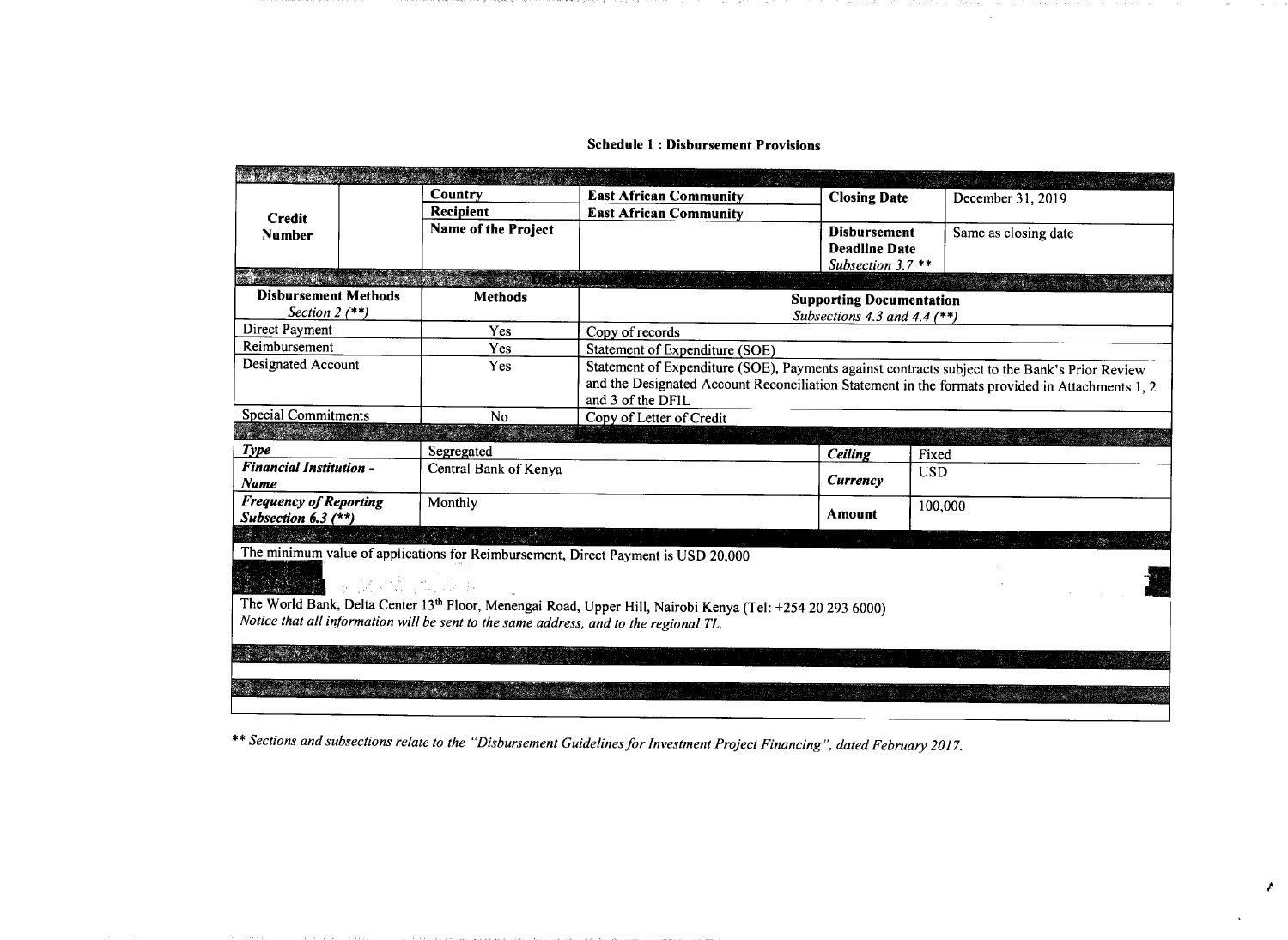## **Attachment 1 - Statement of Expenditures**

 $\mathbf{v}_\mathrm{c}$ 

 $\sim$ 

# **STATEMENT OF EXPENDITURES**

 $\mathcal{L}$ 

 $\sim 10^{-1}$ 

 $\mathcal{L}^{\text{max}}_{\text{max}}$  and  $\mathcal{L}^{\text{max}}_{\text{max}}$ 

 $\sim 10^7$ 

|          | $\overline{2}$      | 3                                                                 | 4                                                                | 5                                                                | 6                                   | 7                                                                                        | 8                                         | 9                                                              | 10                                                      | 11                 | 12                     | 13                                                                                  |
|----------|---------------------|-------------------------------------------------------------------|------------------------------------------------------------------|------------------------------------------------------------------|-------------------------------------|------------------------------------------------------------------------------------------|-------------------------------------------|----------------------------------------------------------------|---------------------------------------------------------|--------------------|------------------------|-------------------------------------------------------------------------------------|
| Item No. | ₩<br>Ż.<br>Category | Name of<br>Supplier,<br>Contractor<br><sub>or</sub><br>Consultant | <b>Brief</b><br>Description<br>of Goods,<br>Works or<br>Services | Total<br>Amount of<br>Contract<br>(Include<br>all<br>currencies) | $\sigma$<br>Expenditure<br>Currency | Total<br>invoice<br>amount<br>covered by<br>this<br>application<br>(net of<br>retention) | $\sigma$<br>financing<br>$\%$<br>Eligible | Currency<br>and<br>eligible<br>amount<br>paid<br>$(7)$ x $(8)$ | US\$<br>Equivalent<br>paid from<br>Special<br>Account** | of Payment<br>Date | Rate**<br>xchange<br>凹 | Remarks or<br>Invoice<br>references,<br>including<br>no-<br>objection<br>telex date |
|          |                     |                                                                   |                                                                  |                                                                  |                                     |                                                                                          |                                           |                                                                |                                                         |                    |                        |                                                                                     |
|          |                     |                                                                   |                                                                  | <b>TOTALS</b>                                                    |                                     |                                                                                          |                                           |                                                                | \$                                                      |                    |                        |                                                                                     |

 $\sim 10^{11}$  km s  $^{-1}$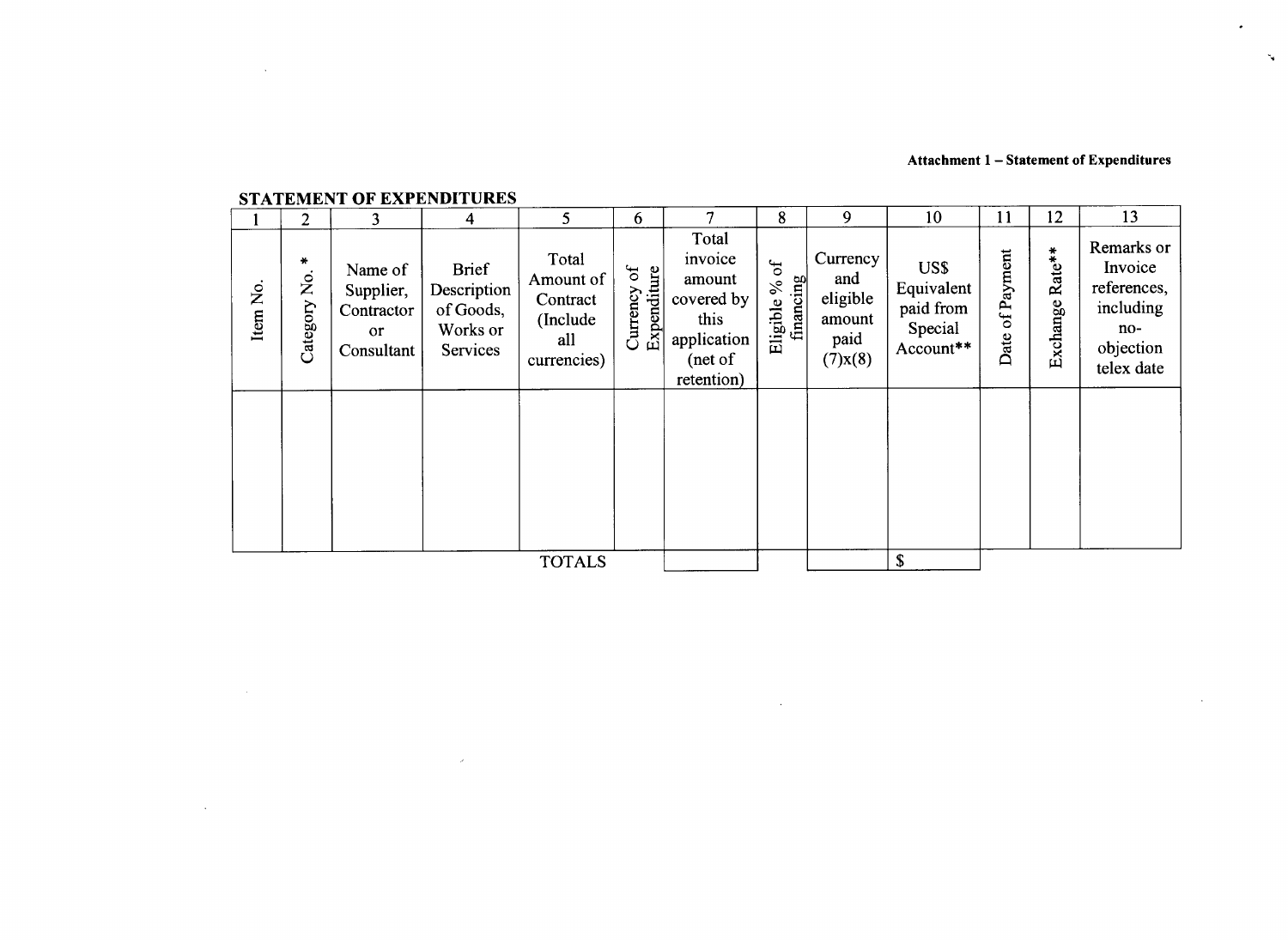# Attachment 2

 $\epsilon_{\rm s}$ 

# Payments Made during Reporting Period Against Contracts Subject to the Bank's Prior Review

 $\frac{1}{2}$ 

 $\frac{1}{2}$ 

医皮肤病 医阿拉伯氏试验检尿

ł.

| Contract<br>Number | <b>Supplier</b> | Contract<br>Date | <b>Comment</b><br>Amora | itr<br>7. W | <b>Affaire</b> nt Paid<br><b>Altantier</b><br><b>Antigureried</b> | WB's Share of<br>Amt Paid to<br>Supplier<br>during Period |
|--------------------|-----------------|------------------|-------------------------|-------------|-------------------------------------------------------------------|-----------------------------------------------------------|
|                    |                 |                  |                         |             |                                                                   |                                                           |
|                    |                 |                  |                         |             |                                                                   |                                                           |
|                    |                 |                  |                         |             |                                                                   |                                                           |
|                    |                 |                  |                         |             |                                                                   |                                                           |
|                    |                 |                  |                         |             |                                                                   |                                                           |
|                    |                 |                  |                         |             |                                                                   |                                                           |
|                    |                 |                  |                         |             |                                                                   |                                                           |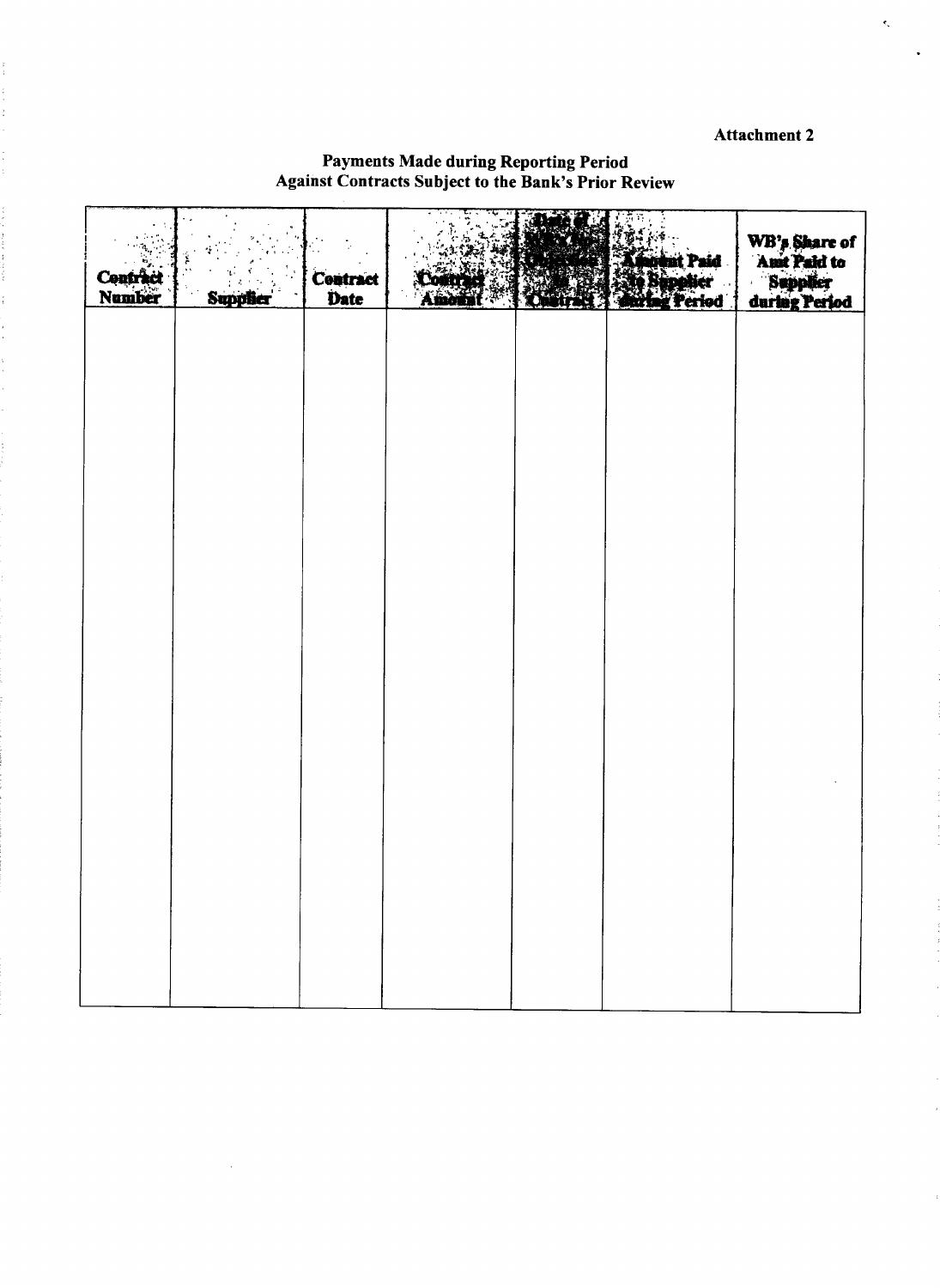**Attachment 3**

# **DESIGNATED ACCOUNT RECONCILIATION STATEMENT**

 $\mathcal{L}$ 

 $\sim$   $\sim$ 

|                | <b>CREDIT NUMBER</b>                                                                                          |                |
|----------------|---------------------------------------------------------------------------------------------------------------|----------------|
| 1.             | TOTAL ADVANCED BY WORLD BANK (OR COFINANCIER) \$                                                              |                |
| $\overline{2}$ | LESS: TOTAL AMOUNT RECOVERED BY WORLD BANK -                                                                  | $\sim$         |
| 3.             | EQUALS PRESENT OUTSTANDING AMOUNT ADVANCED TO<br>THE SPECIAL ACCOUNT (NUMBER 1 LESS NUMBER 2) = $\frac{1}{2}$ |                |
| 4.             | BALANCE OF SPECIAL ACCOUNT PER ATTACHED BANK<br>STATEMENT AS OF DATE                                          | s              |
| 5.             | PLUS: TOTAL AMOUNT CLAIMED IN THIS<br>APPLICATION NO.                                                         | $+$ \$         |
| 6.             | PLUS: TOTAL AMOUNT WITHDRAWN AND NOT YET CLAIMED                                                              | $s$ $*$<br>$+$ |
| 7.             | PLUS: AMOUNTS CLAIMED IN PREVIOUS APPLICATIONS<br>NOT YET CREDITED AT DATE OF BANK STATEMENTS                 |                |
|                | <b>APPLICATION NO.</b><br>AMOUNT <sup>*</sup>                                                                 |                |
|                | <b>SUBTOTAL OF PREVIOUS</b><br>APPLICATIONS NOT YET CREDITED                                                  | $+$ \$         |
| 8.             | <b>MINUS: INTEREST EARNED</b>                                                                                 | $s$ $*$        |
| 9.             | TOTAL ADVANCE ACCOUNTED FOR (NO. 4 THROUGH NO. 9) $=$                                                         | S              |
| 10.            | EXPLANATION OF ANY DIFFERENCE BETWEEN THE TOTALS APPEARING ON LINES 3 AND 9:                                  |                |
|                | <u> 1980 - Johann Barn, amerikansk politiker (</u>                                                            |                |
| 11.            | $\text{DATE:}$                                                                                                |                |
|                |                                                                                                               |                |

 $\mathcal{L}^{\text{max}}_{\text{max}}$